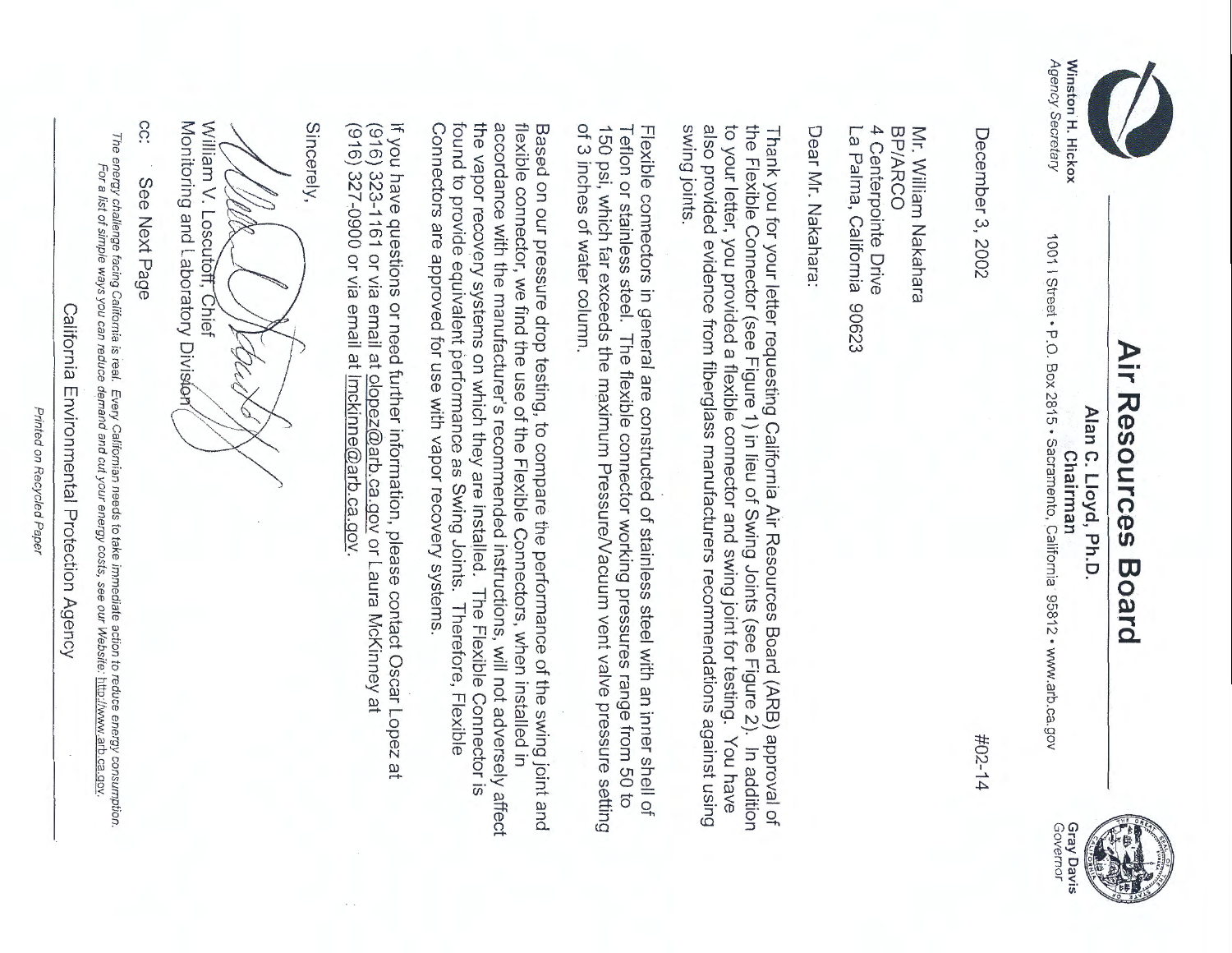Mr. William Nakahara December 3, 2002 Page 2

cc: Mr. Ben Shaw South Coast Air Quality Management District

> Theresa Sewell CAPCOA VR Committee Chair